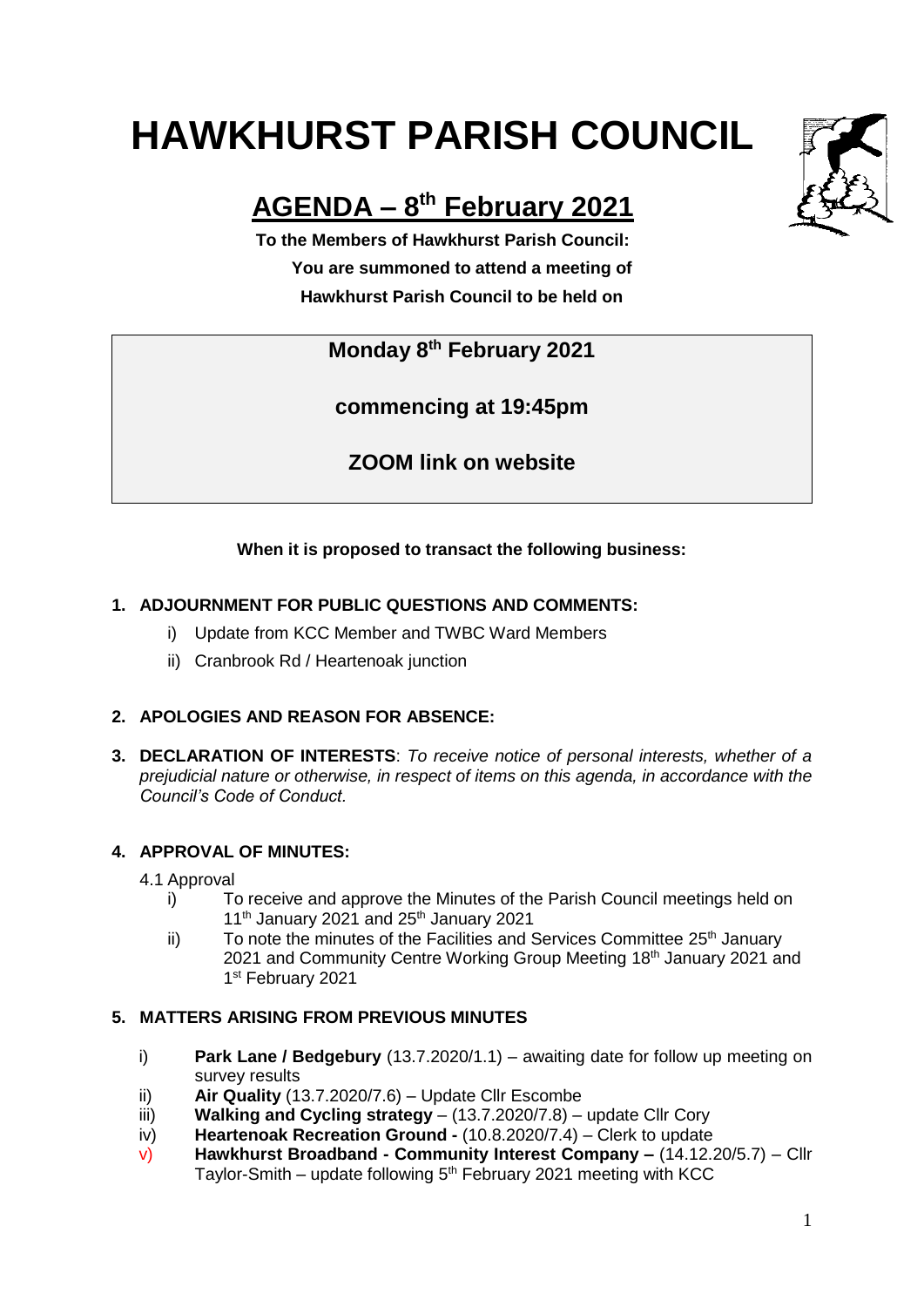## **6. PLANNING**

| <b>No</b> | <b>Application No</b> | <b>Proposal</b>                                                                                                                       | Location                                                                                                                                 |
|-----------|-----------------------|---------------------------------------------------------------------------------------------------------------------------------------|------------------------------------------------------------------------------------------------------------------------------------------|
| 62        | 20/03719/FULL         | Conversion of an existing brick built<br>garage and addition of a new build single<br>storey extension to the rear of the<br>property | Hurstwood<br>Cottage<br>Delmonden Lane<br><b>Hawkhurst</b><br>Cranbrook TN18<br>4XB                                                      |
| 63        | 21/00047/FULL         | Convert a brick and weather boarded<br>stable into a 'micro' home; installation of<br>new septic tank                                 | Land<br>Adjacent<br>To<br>$\overline{\phantom{0}}$ 1<br>Laundry<br>Cottages Water<br>Lane Hawkhurst<br>Cranbrook Kent<br><b>TN18 5DL</b> |
| 64        | 20/03743/FULL         | New<br>Modular<br>Proposal<br>install<br>to<br>Extension, Armco barrier, Bollards, Door<br>& removal of 3-parking bays                | Tesco Rye Road<br><b>Hawkhurst</b><br>Cranbrook Kent<br><b>TN18 4HG</b>                                                                  |

#### 6.1 Planning applications to be considered

#### 7.2 Planning information on file

#### **7. MATTERS FOR FURTHER DISCUSSION:**

- 7.1 Allocation of Council Reserves RFO report
- 7.2 Year to date budget report and 2020/21 out turn RFO report
- 7.3 Update on TWBC Local Plan proposal to locate Doctors surgery at KGV playing Field – Cllr Escombe to lead discussion
- 7.4 Revised Council and Committee meeting report Cllr Escombe
- 7.5 Community Heroes Award discuss
- 7.6 Kent Community Awards Scheme nominations discuss

#### **8. REPORTS OF COMMITTEE CHAIRMEN AND UPDATES**

8.1 Facility and Services Committee  $-25<sup>th</sup>$  January 2021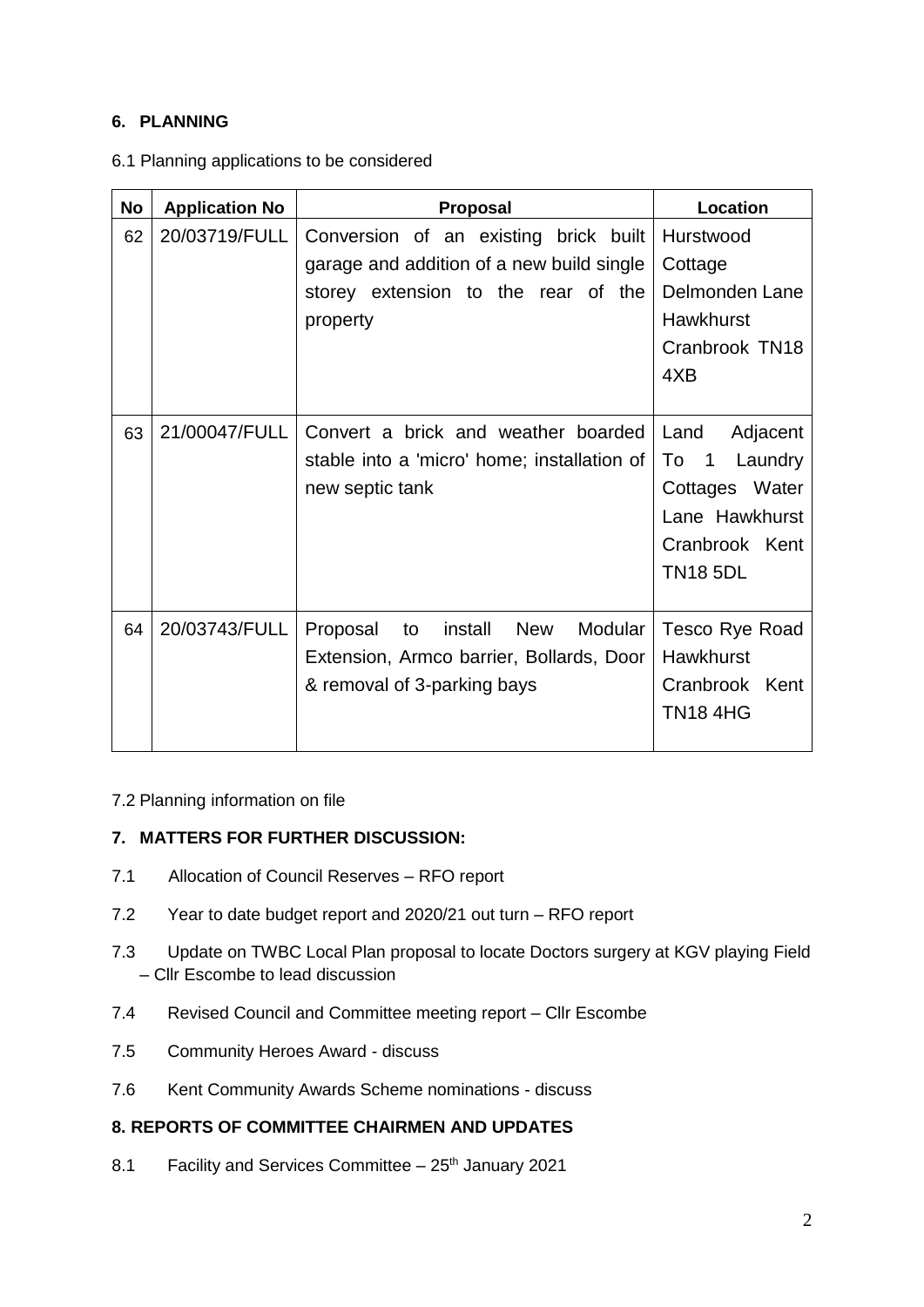Cllr Whittle to update Council as Cllr Fitzpatrick was absent.

8.2 Note Community Centre Working Group - 18<sup>th</sup> January and 1<sup>st</sup> February 2021

**CCWG on 18th January 2021 recommend to Council that;**

**"Hold project for a 3-month abeyance until April 2021, to organise meetings with TWBC / CCG Health representatives to clarify the Doctors Surgery issue and a way forward"**

8.3 Strategy Administration and Projects – next meeting 15<sup>th</sup> February 2021

#### **9. Finance**

9.1 Monthly Income and expenditure January 2021 8.2.2021

| Accounts for payment              | £  | 27,064.41 | to 08.02.21           |
|-----------------------------------|----|-----------|-----------------------|
| Payment received                  | £  | 16,976.25 | to 29.01.21           |
| <b>Net Expenditure</b>            | -£ | 10,088.16 |                       |
| Cambridge & Counties              | £. |           | 88,291.16 to 30.04.20 |
| <b>Cambridge Building Society</b> | £  | 84,527.75 | to 30.11.20           |
| <b>Lloyds Current</b>             | £  | 10,001.00 | to 29.01.21           |
| <b>Lloyds Access Reserve</b>      | £  | 46,319.88 | to 29.01.21           |

9.2 Agreement to pay payments schedule – circulated

#### **10. CORRESPONDENCE**

| No | Date     | From              | <b>Issue</b>                                                                         |
|----|----------|-------------------|--------------------------------------------------------------------------------------|
|    | 29.1.21  | Mr Hills          | Request to HPC to mend broken stile in Little<br>Switzerland as KCC have not done so |
|    | Late Jan | Various residents | Concern over GP surgery at KGV                                                       |
|    | 1.2.21   | Resident          | Concern over GP Surgery going back to<br><b>Fowlers Park</b>                         |

#### **11. NOTES & INFORMATION**

#### **12. BURIALS AND MEMORIALS – NA**

| <b>No</b> | <b>Date</b><br><b>Name</b> |                  | Interment     |
|-----------|----------------------------|------------------|---------------|
|           |                            |                  |               |
|           | 1.2.2021                   | Mrs. Chamberlain | <b>Burial</b> |